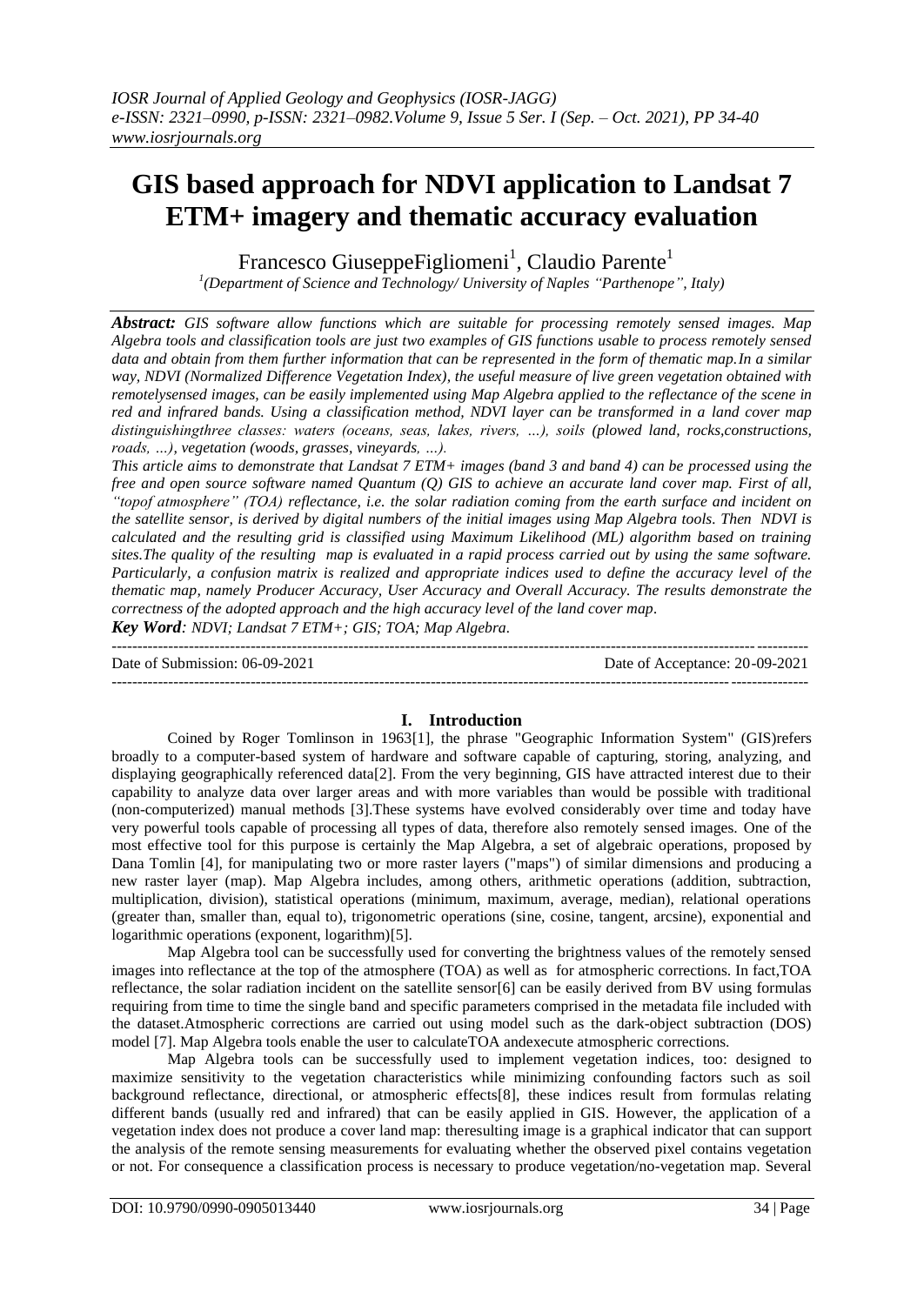methods are available for classification of remotely sensed images and a lot of them are included in GIS software such as minimum distance [9], maximum likelihood [10], K-means [11], etc.

This paper aims to demonstrate that it is possible to process Landsat 7 ETM+ images (band 3 and band 4) using the free and open source software named Quantum (Q) GIS to achieve an accurate thematic map distinguishing three land cover classes: water, bare soils and vegetation. In particular, solar radiation incident onthe satellite sensor, currently known as "topof atmosphere" (TOA) reflectance, is derived by the digital numbers(DN) of the initial images. Then, the most studied vegetation index called Normalized Difference Vegetation Index (NDVI) [12] is calculated and classified using Maximum Likelihood(ML) algorithm based on training sites. Finally, the accuracy of the resulting thematic map is valuated: starting from test sites, confusion matrix[13] is assembled and quality indices (QI), such as Producer Accuracy, User Accuracy and Overall Accuracy[14], are calculated to evaluate the results.

The article is organized as follows. Section 2 presents data and methods: firstly, the main characteristics of Landsat 7 ETM+ imagery are described; then the methods applied in our experiments (NDVI, ML, QI) are presented. Section 3 provides the results of the adopted methods and the discussion in relation to them. Section 4 reports an overview of the outcomes and further considerations.

### **II. Material And Methods**

This study is carried out on Landsat 7 ETM+ imagery acquired on 2000-08-02and concerning a largearea around the Gulf of Naples (Italy) including Naples city and the Vesuvius Vulcan. All experiments are carried out in Laboratory of Geomatics, GIS and Remote Sensing of the University of Naples "Parthenope" by using QGIS, a free and open source GIS software, version 3.16.

**Landsat 7 ETM+ imagery**: The Landsat-7 satellite is part of NASA's ESE (Earth Science Enterprise) program, a joint venture of NASA and USGS (United States Geological Survey); the mission aims to extend and improve upon the long-term collection of medium-resolution multispectral imagery of the Earth's surfaces provided by the earlier Landsat satellites[15].

Landsat 7 satellite was launched on April 15,1999 and remains operative. It is a sun synchronous satellite and orbits the Earth at an altitude of 705 kilometers (438 miles) moving from north to south (descending orbit) over the sunlit side of the Earth. The satellite makes a complete orbit every 99 minutes, completes about 14 full orbits each day, covering the whole planet in 16 days with a swath equal to 185 kilometers[16].

The sensor for detecting earth reflectance on board of Landsat 7 is called Enhanced Thematic Mapper Plus(ETM+), with a 15-meter panchromatic band;30-meter visible, near-IR and SWIR (shortwaveinfrared)bands; and a 60-meter thermal band;thermal data are resampled to 30 meters[17]. Details on sensor characteristics are shown in Table 1.

| Spectral<br>Band | Wavelengths<br>(micrometers) | Geometric<br>resolution<br>(meters) |
|------------------|------------------------------|-------------------------------------|
| Band 1           | $0.45 - 0.52$                | 30                                  |
| Band 2           | $0.52 - 0.61$                | 30                                  |
| Band 3           | $0.63 - 0.69$                | 30                                  |
| Band 4           | $0.76 - 0.90$                | 30                                  |
| Band 5           | 1.55-1.75                    | 30                                  |
| Band 6           | 10.40-12.50                  | 60                                  |
| Band 7           | 2.08-2.35                    | 30                                  |
| Band 8           | $0.52 - 0.90$                | 15                                  |

|  |  |  |  | <b>Table no 1:</b> Landsat 7 ETM+ sensor characteristics. |
|--|--|--|--|-----------------------------------------------------------|
|--|--|--|--|-----------------------------------------------------------|

For this study Landsat ETM+ images of Campania Regionacquired on 2000-08-02 are downloaded fromUSGS web site [18]. A clip of this dataset is considered for the further applications extending between the following UTM-WGS84 (zone 33 N) plane coordinates:  $E_1 = 414,495$  m;  $E_2 = 474,495$  m; N<sub>1</sub> = 4,505,235 m; N<sub>2</sub>  $= 4$ , 550,235 m. The territorial framework of the initial dataset is shown in Figure no 1; the study area is shown in Figure no 2: in both case RGB composition (true color) of the Landsat 7 ETM+ imagery is given.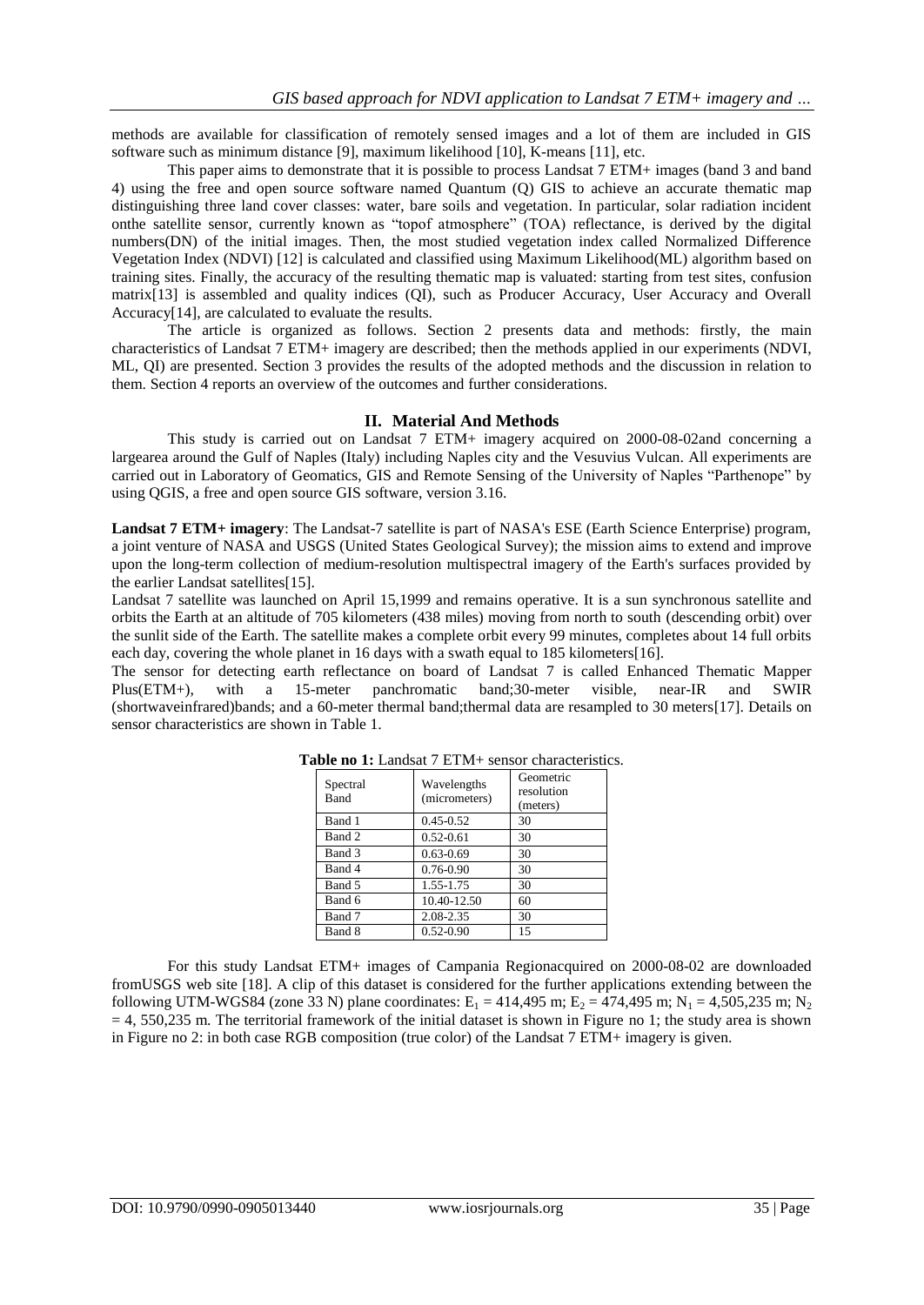

**Figure no 1:** Territorial framework of the considered dataset Landsat ETM+ imagery in true color RGB composition.



**Figure no 2:** The study area: Landsat ETM+ imageryin true color RGB composition.

**TOA calculation**: Landsat 7 data from the USGS are fitted in 8 bit files (rangesfrom 0 to 255). In order to calculate NDVI,reflectance values, i.e. the physical measurements of the part of the solar energy reflected by earth features, are required.At first DNs are transformed to radiance using theformula [19] .

$$
L_{\lambda} = (gain * DN) + bias_{\lambda} (1)
$$

Where:

Lλ is the calculated radiance associated to the ground areaenclosed in the pixel and referred to the  $\lambda$  wavelength range ofthe specific band;

DN is the digital number of the pixel of the Landsat 7ETM+ band image;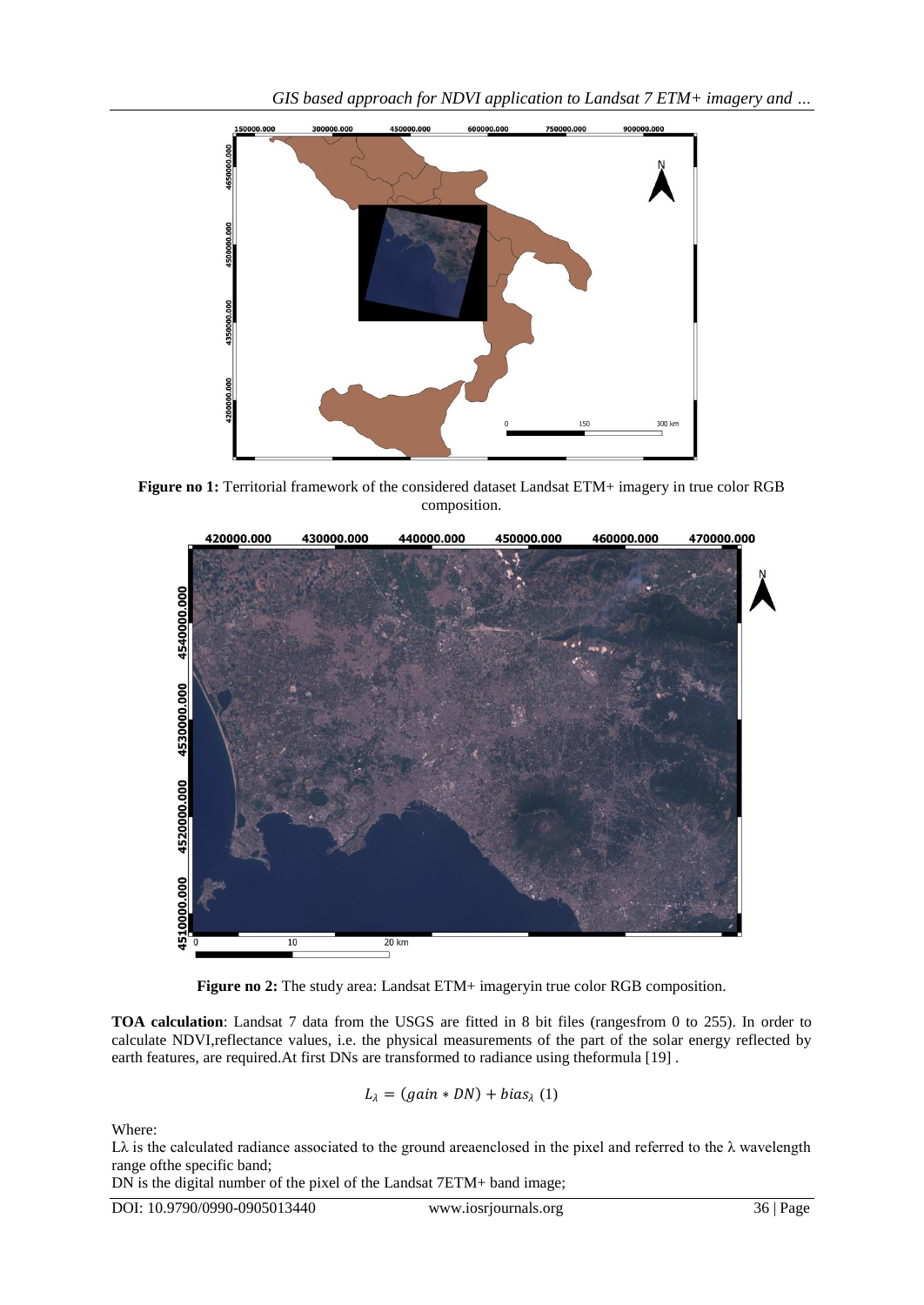gain and bias<sub> $\lambda$ </sub> are sensor-specific calibration parameters determined before the launch. Table 2 shows gain and bias values for bands used in thisapplication and available in literature [7].

| SpectralBand | Gain     | Bias    |
|--------------|----------|---------|
| Band 3       | 0.621654 | $-5.62$ |
| Band 4       | 0.639764 | $-5.74$ |

Table no 2: Gain and Bias values for Red and NIR bands.

At-sensor radiance values are converted to TOA reflectance values using the following formula [7, 19]:

$$
R_{\lambda} = \frac{\pi * L_{\lambda} * d^2}{E_{sun, \lambda} * sin(\vartheta_{SE})}
$$
 (2)

Where:

 $R_{\lambda}$  is the reflectance referred to the  $\lambda$ wavelength range of the considered band;

 $L_{\lambda}$  is the spectral radiance (from earlier step);

d is the Earth-Sun distance in astronmoical units;

 $E_{SIM,\lambda}$  is the mean solar exoatmospheric irradiance referred to the  $\lambda$  wavelength range of the considered band;  $\theta_{\text{SE}}$  is the Sunelevation angle.

The value of d and  $E_{\text{SUN}}$ <sub>λ</sub>are available in literature [7] while  $\theta_{\text{SE}}$  reported in the metadata file included with the dataset.

**Normalized Difference Vegetation Index (NDVI)**: The vegetation is characterized by a unique spectral signature that easily distinguishes it from other objects present on the Earth surface.Plants absorb light in blue and red and reflect in green and near infrared; particularly, the reflection is considerable in the near infrared creating a marked step with red (R). This step is the main basis for calculating a "Vegetation Index" to quantify the concentrations of green leaf vegetation around the globe; then by combining the daily Vegetation Indices into 8-, 16-, or 30-day composites, scientists create detailed maps of the Earth's green vegetation density that identify where plants are thriving and where they are under stress (i.e., due to lack of water) [20].

The Normalized Difference Vegetation Index (NDVI), the most studied vegetation index, evaluates the presence of photosynthetic activity as it relates the spectrum of red, in which there is absorption by chlorophyll, and that of the near infrared in which the leaves reflect or transmit light to avoid overheating. The values range from-1 to 1: since their high level of reflectance in near-infrared spectrum and low level of reflectance in red spectrum, vegetated areas generally return NDVI high values; bare soiland buildingareas have similar reflectance in the two spectrum regions and produce values near zero; water, clouds, and snow have larger reflectance in Red than in NIR, so these features present negative values [21].For calculating NDVI two images of the same scene, simultaneously acquired, one concerning the reflectance in Red, the other in NIR, are necessary.In the case of Landsat 7 ETM+ imagery, the formula for NDVI calculation is:

$$
NDVI = \frac{Band 4 - Band3}{Band 3 + Band4}
$$
 (3)

**NDVI classification and land cover map production**: NDVI can be classified using supervised approach based on Maximum likelihood algorithm. The supervised classification is based on a relationship between a known class assignment and characteristics of the entity to be classified[22]. Maximum likelihood classification assumes that the statistics for each class in each band are normally distributed, and calculates the probability that a given pixel belongs to a specific class; unless a probability threshold is selected, all pixels are classified; each pixel is assigned to the class that has the highest probability[23].

**Thematic Accuracy evaluation**: The accuracy of classification is evaluated using test sites representative of the classeswhich are investigated. In fact, samples of testing pixels are selected on the classified image, then their class identity is compared with the reference data which represent the ground truth as recognizable through visual analysis and photointerpretation of true panchromatic image, true color and false color compositions of the multispectral bands. These areas are chosen taking care to avoid thatoverlapped with those used as training sites.The pixels of agreement and disagreement are shown in a matrix, called confusion matrix,which allows to quantify the accuracy level through the following indices [13-14]: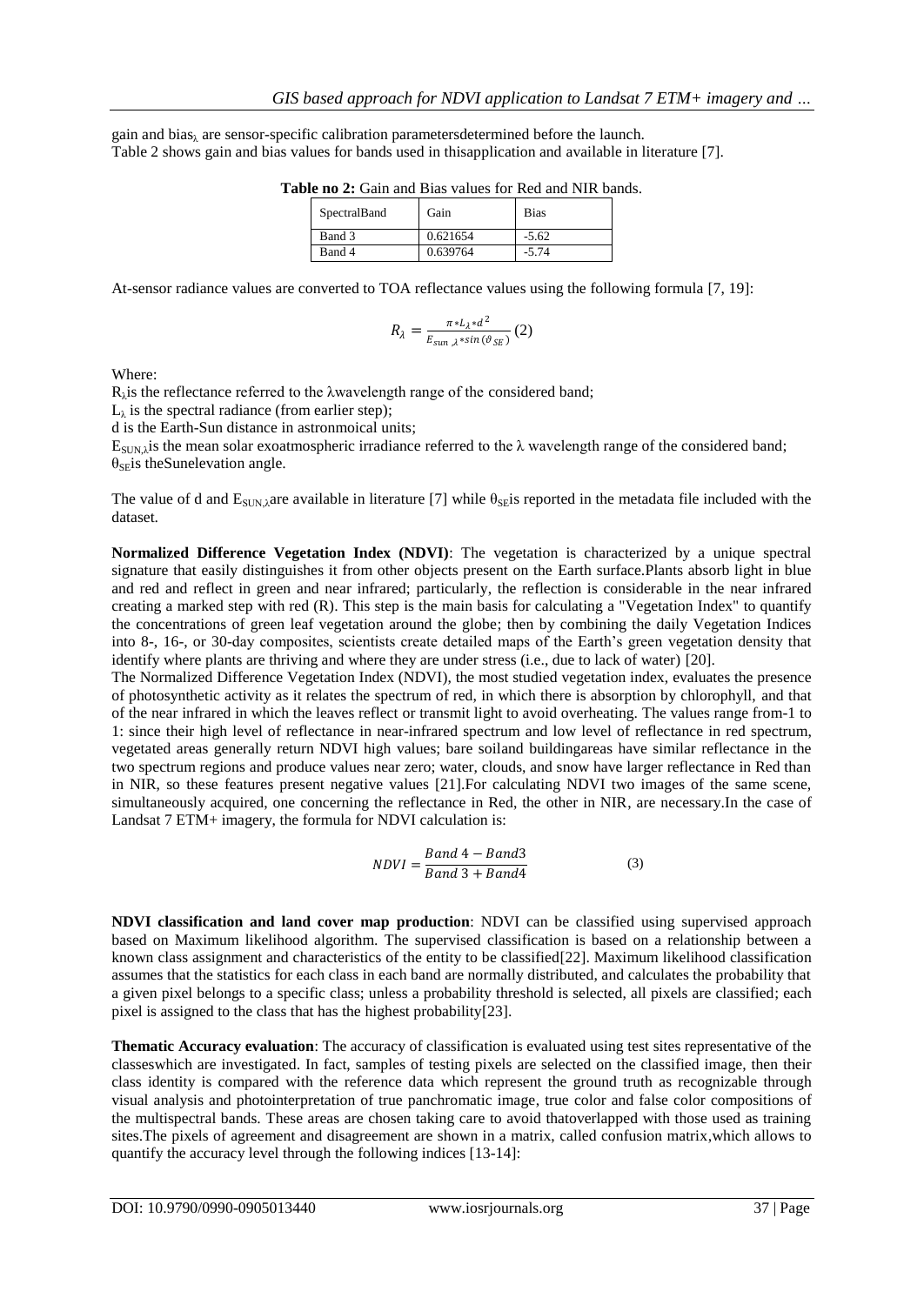Producer Accuracy (PA), which defines the percentageof pixels correctly classified among the test pixels ofgiven class;

User Accuracy (UA), which defines the percentage ofpixels correctly classified among the pixels assigned togiven class;

Overall Accuracy (OA), which defines the percentage ofpixels correctly classified on the entire test set.

### **III. Resultsand discussion**

The formulas(2), (3) and (4) are implemented in QGIS using Raster Calculator starting from Red and NIR images previously processed (DN converted in TOA reflectance and atmospheric corrections done through DOS model). The resulting NDVI image is shown in Figure no 3.



**Figure no 3:** NDVI image resulting from Red and NIR bands of Landsat ETM+ imagery.

The supervised classification of NDVI image is carried outusing SAGA-GIS tools available in QGIS (SAGA, Module Supervised Classification for Grids); particularly, the application of the Maximum Likelihood algorithm defines the following thresholds: -0.390 for water/soil and 0.287 for soil/vegetation. The resulting land cover map is shown in Figure no 4.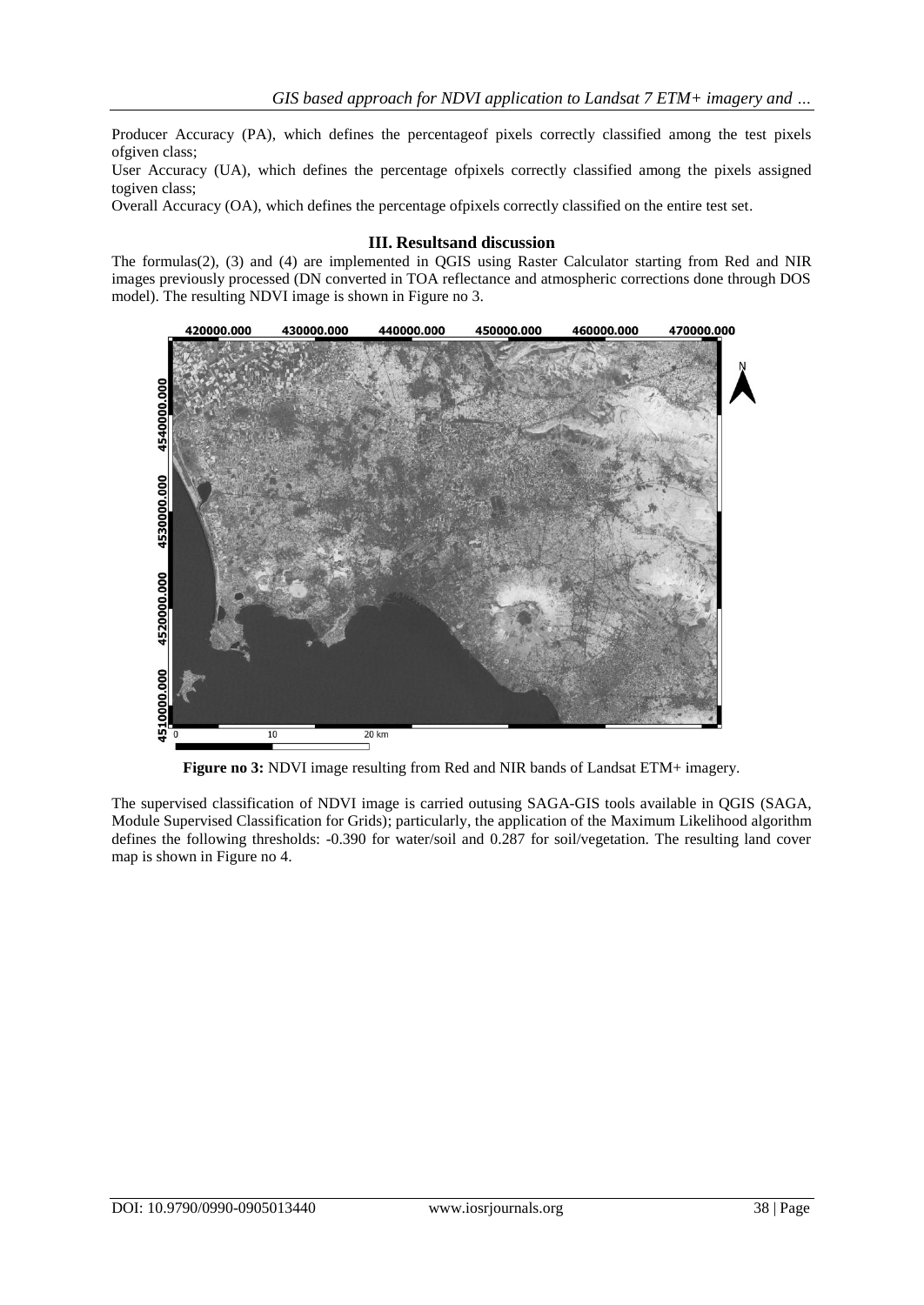

**Figure no 4:** The land cover map resulting fromNDVI classification in three classes: water (blu), soil (brown) and vegetation (green).

Table no3 shows the confusion matrix related to the accuracy of the land cover map.In this confusion matrix, the system recognizes all the pixels (1528) of water; of the 1293 pixels of soil, it judged that 1is water, 1284 are soil and 8 are vegetation; of the 1281 pixels of vegetation, it predicted that 4are soil and 1277 are vegetation. All correct predictions are located in the diagonal of the table, so it is easy to visually inspect the table for prediction errors, as values outside the diagonal will represent them.

|            | Water | Soil | Vegetation |      |
|------------|-------|------|------------|------|
| Water      | 528   |      |            | 1528 |
| Soil       |       | 1284 |            | 1293 |
| Vegetation |       |      | 1277       | 1281 |
|            | 529   | 1288 | 1285       | 4102 |

**Table no 3:** The confusion matrix related to the accuracy of the land cover map.

Table no4 shows the quality indices calculated for thematic accuracy evaluation. Good results are achieved for all indices. In fact, PA and UA present high values for all considered classes: PA is equal 1 for water, 0.993 for soil and 0.997 for vegetation; UA is equal 0.999 for water, 0.997 for soil and 0.9994 for vegetation. For consequence, the overall accuracy is near to 1 (0.997), confirming the high performance of the NDVI classification.

**Table no 4:** Quality indices for thematic accuracy evaluation..

|                   | Water | Soil  | Vegetation |       |
|-------------------|-------|-------|------------|-------|
| Producer accuracy |       | 0.993 | 0.997      |       |
| User accuracy     | 0.999 | 0.997 | 0.994      |       |
| Overal accuracy   |       |       |            | 0.997 |

# **IV. Conclusion**

This study demonstrates that Map Algebra tools usually available in GIS software allow to easily convert the DNs of remotely sensed satellite images, such as Landsat 7 ETM+, in TOA reflectance as well as to apply NDVI. In fact, the first operation only requires algebraic functions involving the specific band and related parameters which are: available in literature (i.e. gain and bias), comprised in the metadata file included with the dataset (i.e. local sun elevation angle), or derivable by specific tables reported in literature (i.e. the Earth-Sun distance and the mean solar exoatmospheric irradiance referred to the λ wavelength range of the considered